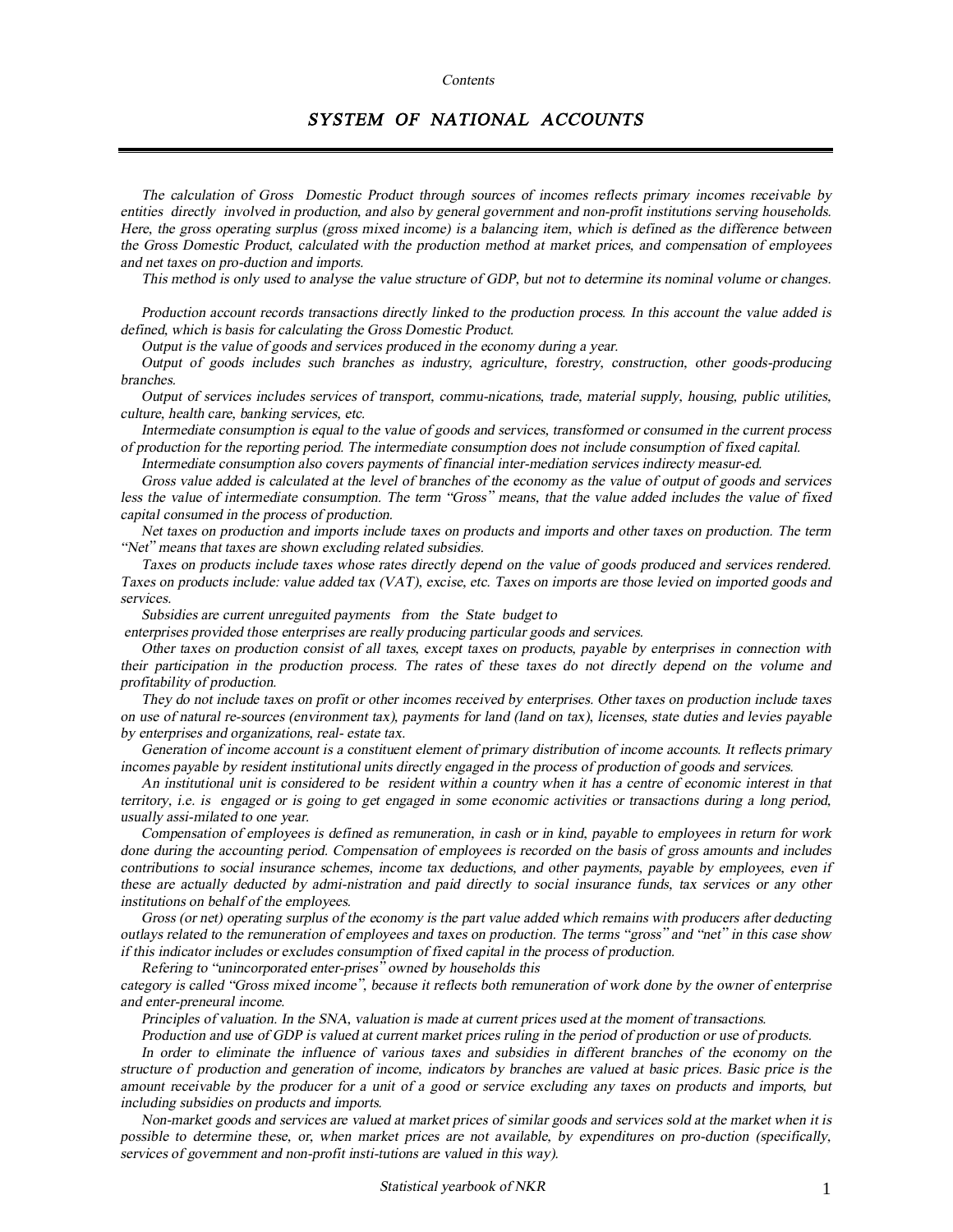#### *Contents*

*In the SNA, output, intermediate consumption, operating surplus and increase in inventories are calculated, excluding*  holding gains (losses), which are defined as the value of products created due to changes in prices during the period when the products were held in stocks. Under the conditions of high inflation holding gains (losses) could be sizeable.

Revaluation at comparative prices (of previous year) is made for GDP both from the production side and from the use *side.* 

The indicators of the production of GDP are revaluated at comparative prices with the double deflation method where the value added at comparative prices is the difference between the value of output and the value of intermediate *consumption at comparative prices.* 

*Revaluation at comparative prices is made by two methods:* 

*• deflation of data at current prices for the accounting period with corresponding price indices.* 

•extrapolation of data at current prices for the base year with quantity indices or the corresponding indicators.

To revaluate the indicators of use of GDP at comparative prices, relevant price indices (consumer price index, capital *investments price index, etc.) and physical indicators were applied.* 

GDP deflator index is ratio of GDP at current prices to GDP at comparative prices of the previous period.

*Unlike the goods and services prices index, the GDP deflator measures change in compensation of employees,*  operating surplus (including mixed income), and consumption of fixed assets arisen from changes in prices and nominal. *net taxes.*

## *81. GROSS DOMESTIC PRODUCT*

*(at market prices, mln. drams)*

| (ас татьсе риссь, пип. спать)                                  | 1996    | 1997    | 1998#   | 1999#   |
|----------------------------------------------------------------|---------|---------|---------|---------|
| Gross domestic product                                         | 14220.9 | 17697.0 | 19796.8 | 20999.1 |
| of which:                                                      |         |         |         |         |
| output of goods                                                | 8483.4  | 9770.1  | 10545.4 | 10342.8 |
| (output of services)                                           | 5505.9  | 7830.0  | 8699.5  | 10539.4 |
| financial intermediation services indirectly<br>measured $(-)$ | 127.0   | 336.4   | 578.8   | 568.2   |
| net taxes on products and imports                              | 358.6   | 433.3   | 1130.7  | 685.2   |

### *82. STRUCTURE OF PRODUCTION OF GROSS DOMESTIC PRODUCT (at current prices)*

| (in percents of total)                                |        |        |        |        |
|-------------------------------------------------------|--------|--------|--------|--------|
|                                                       | 1996   | 1997   | 1998   | 1999   |
| Gross domestic product (at market prices)             | 100.0  | 100.0  | 100.0  | 100.0  |
| of which:                                             |        |        |        |        |
| (output of goods)                                     | 59.7   | 55.2   | 53.3   | 49.3   |
| output of services                                    | 38.7   | 44.3   | 43.9   | 50.2   |
| financial intermediation services indirectly measured | $-0.9$ | $-1.9$ | $-2.9$ | $-2.7$ |
| net taxes on products and imports                     | 2.5    | 2.4    | 5.7    | 3.3    |

### *83. HANGING OF GROSS DOMESTIC PRODUCT*

*(in per cent to previous year)*

|                                           | 1997  | 1998# | 1999# |
|-------------------------------------------|-------|-------|-------|
| Gross domestic product (at market prices) | 108.4 | 103.1 | 102.7 |
| of which:                                 |       |       |       |
| (output of goods)                         | 104.7 | 102.1 | 102.7 |
| (output of services)                      | 114.9 | 100.4 | 109.9 |